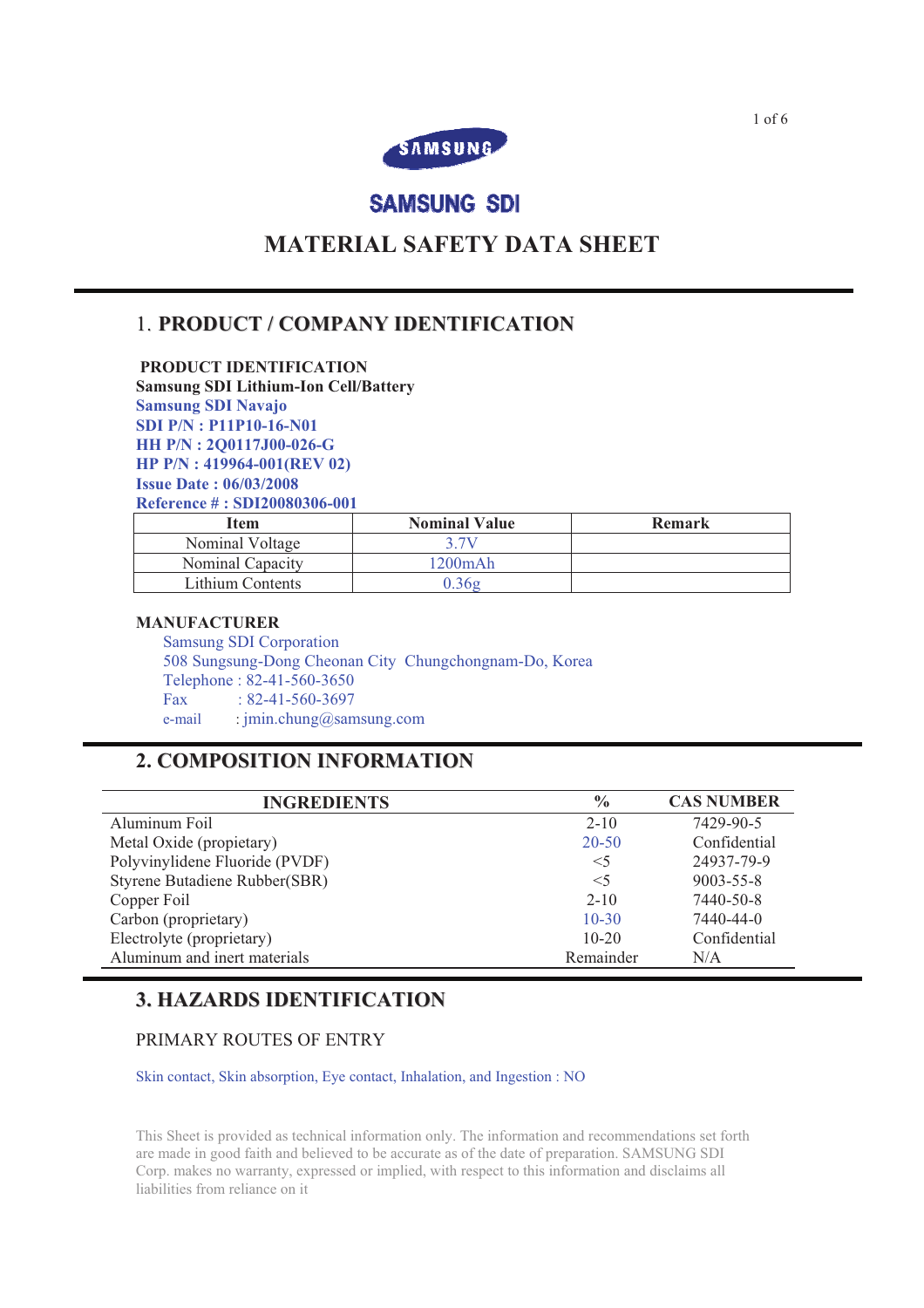#### SYMPTOMS OF EXPOSURE

Skin contact, Skin absorption, Eye contact, Inhalation

 $\rightarrow$  No effect under routine handling and use.

## REPORTED AS CARCINOGEN NOT APPLICABLE

## **4. FIRST AID MEASURES**

INHALATION, EYE CONTACT, and SKIN CONTACT: Not a health hazard.

#### INGESTION

If swallowed, obtain medical attention immediately.

If exposure to internal materials within cell due to damaged outer casing, the following actions are recommended.

#### INHALATION

Leave area immediately and seek medical attention.

## EYE CONTACT

Rinse eyes with water for 15 minutes and seek medical attention.

#### SKIN CONTACT

Wash area thoroughly with soap and water and seek medical attention.

#### INGESTION

Drink milk/water and induce vomiting; seek medical attention.

## **5. FIRE FIGHTING MEASURES**

### GENERAL HAZARD

Cell is not flammable but internal organic material will burn if the cell is incinerated. Combustion products include, but are not limited to hydrogen fluoride, carbon monoxide and carbon dioxide.

#### EXTINGUSHING MEDIA

Use extinguishing media suitable for the materials that are burning.

#### SPECIAL FIREFIGHTING INSTRUCTIONS

If possible, remove cell(s) from fire fighting area. If heated above  $125^{\circ}$ C, cell(s) can explode/vent.

### FIREFIGHTING EQUIPMENT

Use NIOSH/MSHA approved full-face self-contained breathing apparatus (SCBA) with full protective gear.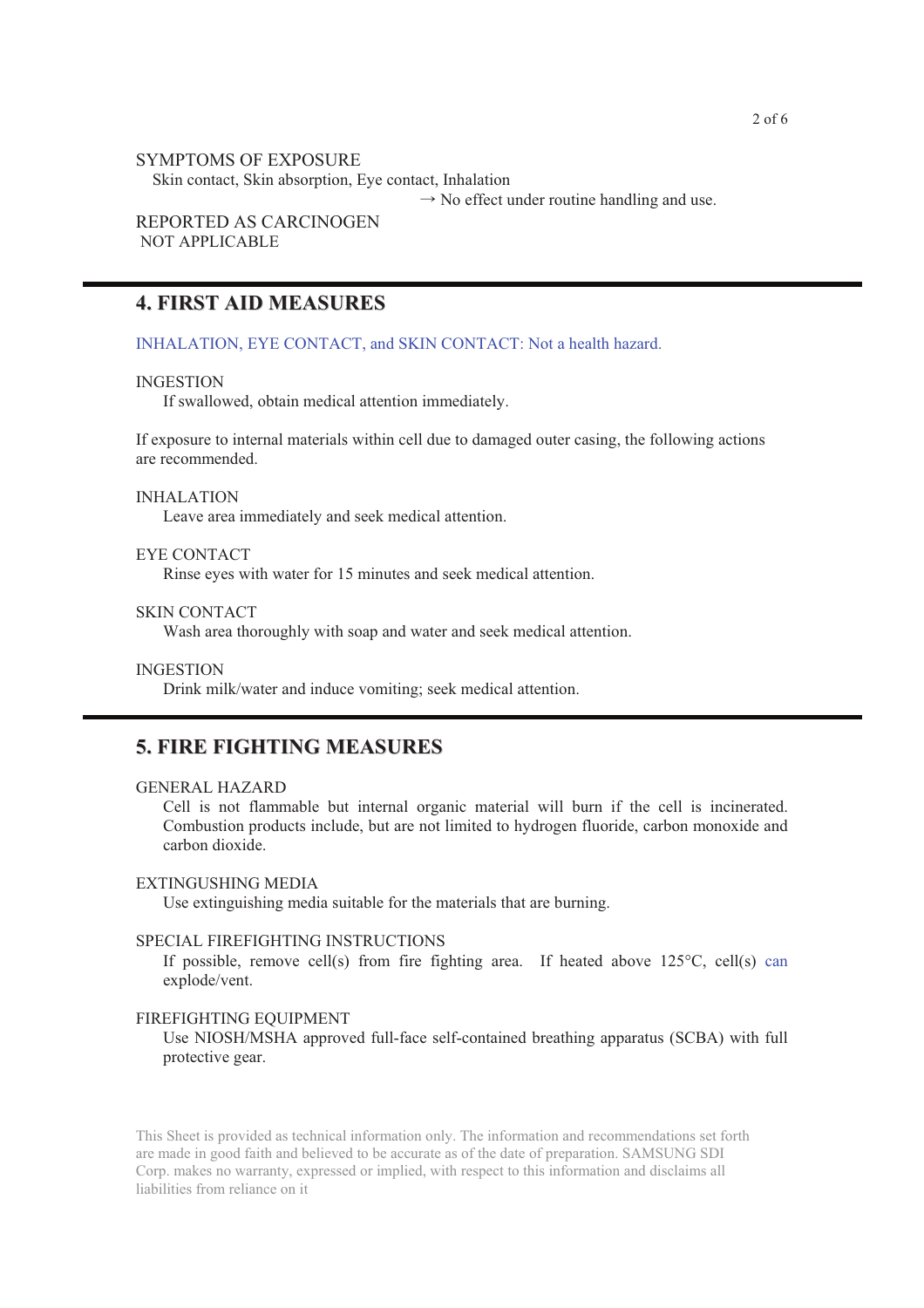# **6. ACCIDENTAL RELEASE MEASURES**

#### ON LAND

Place material into suitable containers and call local fire/police department.

## IN WATER

If possible, remove from water and call local fire/police department.

# **7. HANDLING AND STORAGE**

### HANDLING

No special protective clothing required for handling individual cells.

### STORAGE

Store in a cool, dry place.

## **8. EXPOSURE CONTROLS/PERSONAL PROTECTION**

### ENGINEERING CONTROLS

Keep away from heat and open flame. Store in a cool dry place.

| PERSONAL PROTECTION<br>Respirator: | Not required during normal operations. SCBA required in the<br>event of a fire. |  |
|------------------------------------|---------------------------------------------------------------------------------|--|
| Eye/face protection:               | Not required beyond safety practices of employer.                               |  |
| Gloves:                            | Not required for handling of cells.                                             |  |
| Foot protection:                   | Steel toed shoes recommended for large container handling.                      |  |

# **9. PHYSICAL AND CHEMICAL PROPERTIES**

| <b>State</b>        | Solid     | <b>Odor</b>             |     | N/A |
|---------------------|-----------|-------------------------|-----|-----|
| PН                  | N/A       | Vapor pressure          |     | N/A |
| Vapor density       | N/A       | <b>Boiling point</b>    | N/A |     |
| Solubility in water | Insoluble | <b>Specific gravity</b> |     | N/A |
| <b>Density</b>      | N/A       |                         |     |     |

## **10. STABILITY AND REACTIVITY**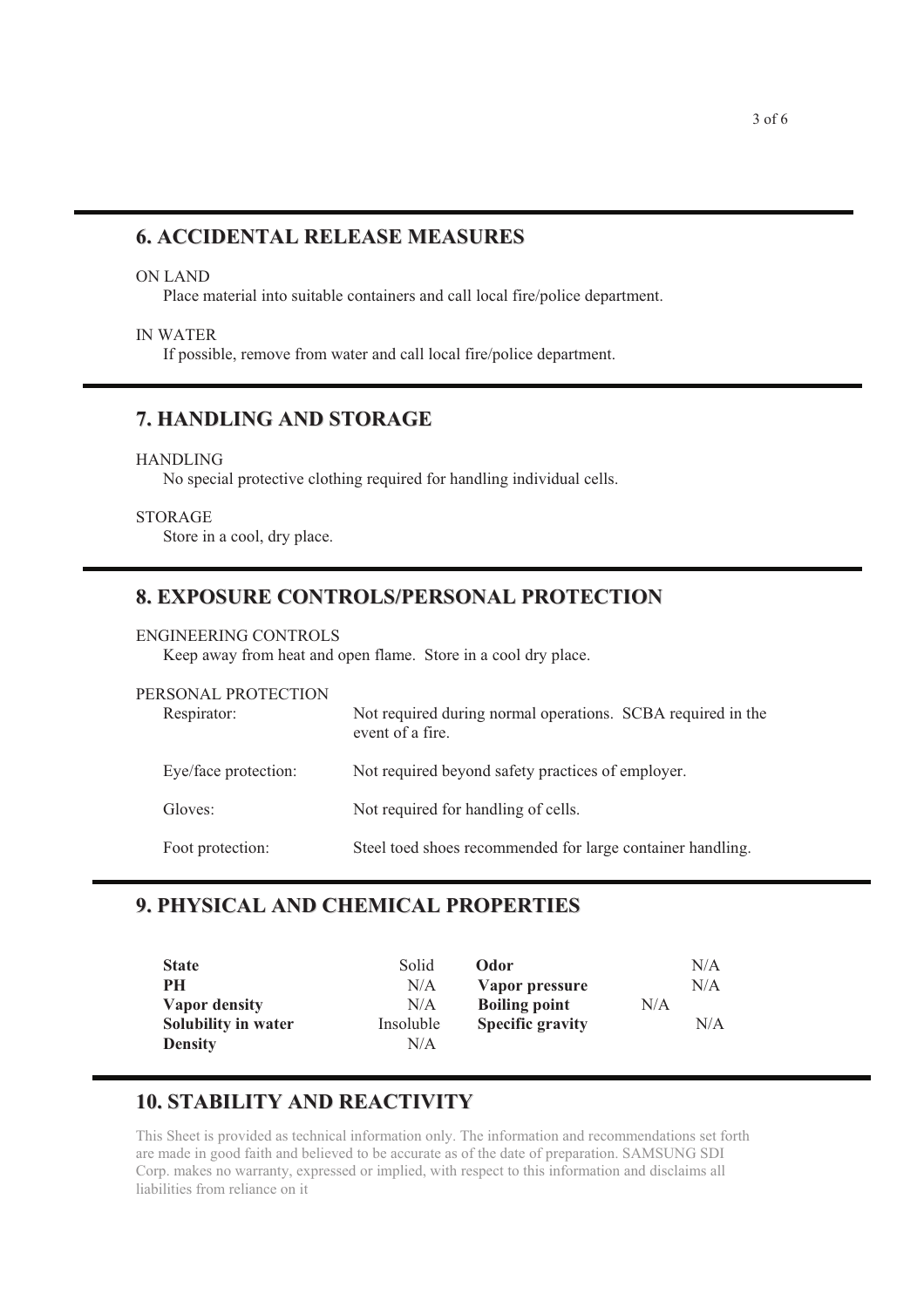### REACTIVITY

None

#### INCOMPATIBILITIES

None (during normal operation). Avoid exposure to heat, open flame, and corrosives.

### HAZARDOUS DECOMPOSITION PRODUCTS

None (during normal operating conditions). If cells are opened, hydrogen fluoride and carbon monoxide may be released.

### CONDITIONS TO AVOID

Avoid exposure to heat and open flame. Do not puncture, crush or incinerate.

## **11. TOXICOLOGICAL INFORMATION**

This product does not elicit toxicological properties during routine handling and use.

Sensitization: NO Teratogenicity: NO Reproductive toxicity: NO Acute toxicity: NO

This product does not contain any kinds of the following substances and halogen-type flame retardants including Chlorine and Bromide type harmful flame retardants which are listed in Appendix of TCO documents and relevant international ECO requirements:

| Polybromated Biphenyls              | (PBB)   |  |
|-------------------------------------|---------|--|
| Polybromated Biphenyl Ethers        | (PBBE)  |  |
| Polybromated Biphenyl Oxides        | (PBBO)  |  |
| Polybromated Diphenylethers         | (PBDE)  |  |
| Polychlorinated Biphenyl            | (PCB)   |  |
| Polychloronated Diphenylethers      | (PCDE)  |  |
| Tetrabromphisphenol A               | (TBBPA) |  |
| Asbestos, Antimonytrioxide, Dioxine |         |  |
|                                     |         |  |

None of the following substances will be exposed, leaked, or emitted during transportation, storage or any operation and any temperature condition:

| Chlorinated Fluorohydrocarbon                           | (FCKW) |
|---------------------------------------------------------|--------|
| Acrylonitride                                           |        |
| Styrol                                                  |        |
| Phenol                                                  |        |
| Benzol                                                  |        |
| Mercury of greater than 0.0001 wt% for alkaline battery |        |
| Mercury of greater than 0.0005 wt% for other battery    |        |
| Lithium content of greater than 0.5g/cell, 1.5g/battery |        |
| Cadmium, lead, and other harmful heavy metal            |        |
|                                                         |        |

#### This product does not contain mercury, cadmium and lithium-metal.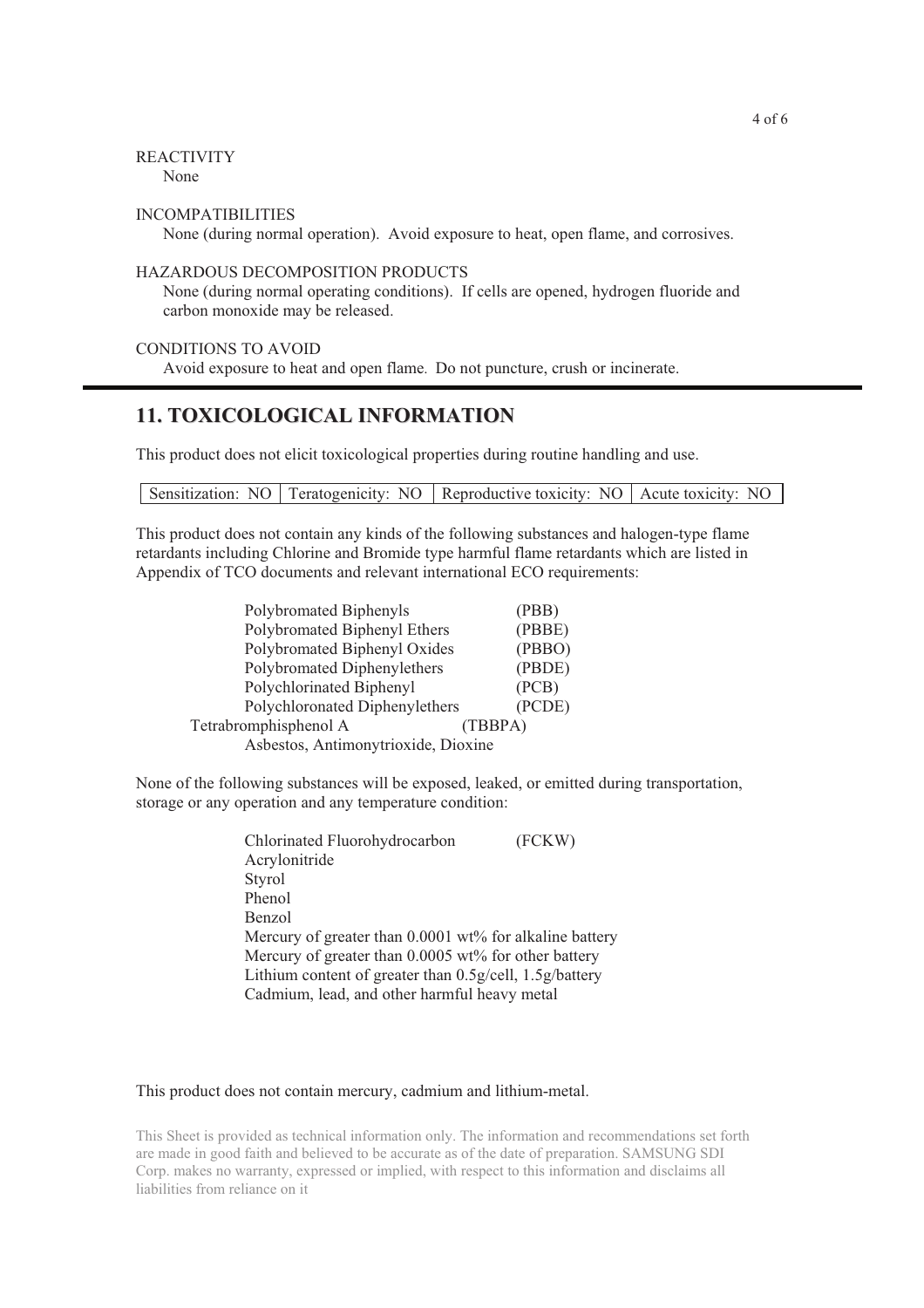Mercury content: N/A Lithium-metal : N/A

Cadmium content: N/A

If the cells are opened through misuse or damage, discard immediately. Internal components of cell are irritants and sensitizers.

## **12. ECOLOGICAL INFORMATION**

Some materials within the cell are bioaccumulative. Under normal conditions, these materials are contained and pose no risk to persons or the surrounding environment.

## **13. DISPOSAL CONRIDERATION**

CALIFORNIA REGULATED DEBRIS

RCRA Waste Code: Non-regulated

Dispose of according to all federal, state, and local regulations.

## **14. REGULATORY INFORMATION**

OSHA hazard communication standard (29 CFR 1910.1200)

Hazardous ! Non-hazardous

## **15. TRANSPORT INFORMATION**

Lithium ion batteries containing no more than 1.5g/cell and 8g/battery pack of lithium can be treated as "Non-dangerous goods" under the United Nations Recommendations on the Transport of Dangerous Goods, Special Provision 188, provided that packaging is strong and prevent the products from short-circuit.

With regard to air transport, the following regulations are cited and considered:

- The International Civil Aviation Organization (ICAO) Technical Instructions (2006- 2007 Edition),
- The International Air Transport Association (IATA) Dangerous Goods Regulations (49th Edition, Special Provisions A45, A88, A99 and A154)
- The International Maritime Dangerous Goods (IMDG) Code (2002 Edition),
- The US Hazardous Materials Regulation (HMR) pursuant to a final rule issued by RSPA (Part 49 CFR Sections 100-185),
- The Office of Hazardous Materials Safety within the US Department of Transportation's (DOT) Research and Special Programs Administration (RSPA), and